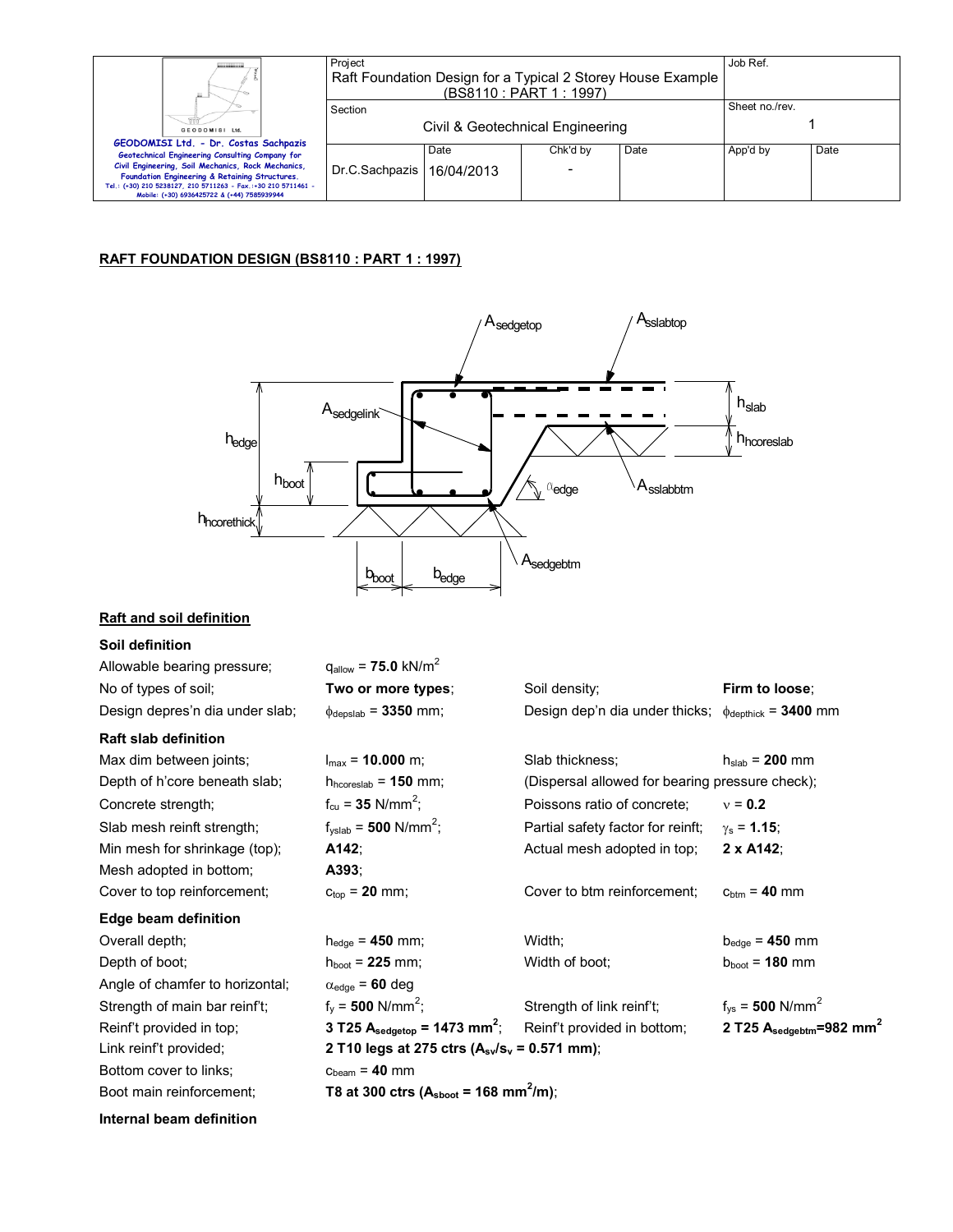|                                                                                                              | Project<br>Raft Foundation Design for a Typical 2 Storey House Example |            |                          |      | Job Ref.       |      |
|--------------------------------------------------------------------------------------------------------------|------------------------------------------------------------------------|------------|--------------------------|------|----------------|------|
| щ                                                                                                            | (BS8110 : PART 1 : 1997)                                               |            |                          |      |                |      |
|                                                                                                              | Section                                                                |            |                          |      | Sheet no./rev. |      |
| GEODOMISI Ltd.                                                                                               | Civil & Geotechnical Engineering                                       |            |                          |      |                |      |
| GEODOMISI Ltd. - Dr. Costas Sachpazis<br>Geotechnical Engineering Consulting Company for                     |                                                                        | Date       | Chk'd by                 | Date | App'd by       | Date |
| Civil Engineering, Soil Mechanics, Rock Mechanics,<br>Foundation Engineering & Retaining Structures.         | Dr.C.Sachpazis                                                         | 16/04/2013 | $\overline{\phantom{0}}$ |      |                |      |
| Tel.: (+30) 210 5238127, 210 5711263 - Fax.:+30 210 5711461 -<br>Mobile: (+30) 6936425722 & (+44) 7585939944 |                                                                        |            |                          |      |                |      |



| Overall depth;                   | $h_{int}$ = 450 mm;                                                                                                                        | Width;                                                                                           | $b_{int} = 450$ mm                                       |  |
|----------------------------------|--------------------------------------------------------------------------------------------------------------------------------------------|--------------------------------------------------------------------------------------------------|----------------------------------------------------------|--|
| Angle of chamfer to horizontal;  | $\alpha_{\text{int}}$ = 60 deg                                                                                                             |                                                                                                  |                                                          |  |
| Strength of main bar reinf't;    | $f_v = 500$ N/mm <sup>2</sup> ;                                                                                                            | Strength of link reinf't;                                                                        | $f_{vs}$ = 500 N/mm <sup>2</sup>                         |  |
| Reinf't provided in top;         | 2 T20 ( $A_{\text{sinttop}}$ = 628 mm <sup>2</sup> );                                                                                      | Reinf't provided in bottom;                                                                      | 2 T20 ( $A_{\text{sintbtm}} = 628$ mm <sup>2</sup> );    |  |
| Link reinf't provided;           | 2 T10 legs at 225 ctrs ( $A_{sv}/s_v = 0.698$ mm);                                                                                         |                                                                                                  |                                                          |  |
| Bottom cover to links;           | $cbeam = 40$ mm                                                                                                                            |                                                                                                  |                                                          |  |
| Slab design checks               |                                                                                                                                            |                                                                                                  |                                                          |  |
| <b>Basic loading</b>             |                                                                                                                                            |                                                                                                  |                                                          |  |
| Slab self weight;                | $w_{slab} = 4.8$ kN/m <sup>2</sup> ;                                                                                                       | Hardcore;                                                                                        | $W_{\text{hcoreslab}} = 3.2 \text{ kN/m}^2$              |  |
| <b>Applied loading</b>           |                                                                                                                                            |                                                                                                  |                                                          |  |
| Dead udl:                        | $w_{Dud} = 0.5$ kN/m <sup>2</sup> ;                                                                                                        | Live udl;                                                                                        | $w_{Lud} = 2.0$ kN/m <sup>2</sup>                        |  |
| Slab bearing pressure check      |                                                                                                                                            |                                                                                                  |                                                          |  |
| Total uniform load at formation; | $w_{ud}$ = 10.5 kN/m <sup>2</sup>                                                                                                          |                                                                                                  |                                                          |  |
|                                  |                                                                                                                                            | Pass - $w_{udl}$ <= $q_{allow}$ - Applied bearing pressure is less than allowable;               |                                                          |  |
| Slab bending check               |                                                                                                                                            |                                                                                                  |                                                          |  |
| Area of steel regd in top;       | $A_{\text{sslabtopreq}} = 260 \text{ mm}^2/\text{m}$                                                                                       |                                                                                                  |                                                          |  |
|                                  | Pass - Asslabtopreq <= Asslabtop - Area of reinforcement provided in top to span local depressions is adequate;                            |                                                                                                  |                                                          |  |
| Area of steel regd in btm;       | $A_{\text{sslabbtmreq}} = 260 \text{ mm}^2/\text{m}$                                                                                       |                                                                                                  |                                                          |  |
|                                  | Pass - A <sub>sslabbtmreq</sub> <= A <sub>sslabbtm</sub> - Area of reinforcement provided in bottom to span local depressions is adequate; |                                                                                                  |                                                          |  |
| Applied shear stress;            | $v = 0.055$ N/mm <sup>2</sup> ;                                                                                                            | Shear capacity;                                                                                  | $v_c = 0.481$ N/mm <sup>2</sup>                          |  |
|                                  |                                                                                                                                            |                                                                                                  | Pass - $v \le v_c$ - Shear capacity of slab is adequate; |  |
| Internal slab deflection check   |                                                                                                                                            |                                                                                                  |                                                          |  |
| Allowable span to depth ratio;   | Ratio <sub>allow</sub> = 52.000;                                                                                                           | Actual span to depth ratio;                                                                      | Ratio $_{actual}$ = 23.493                               |  |
|                                  |                                                                                                                                            | Pass - Ratio <sub>actual</sub> <= Ratio <sub>allow</sub> - Slab span to depth ratio is adequate; |                                                          |  |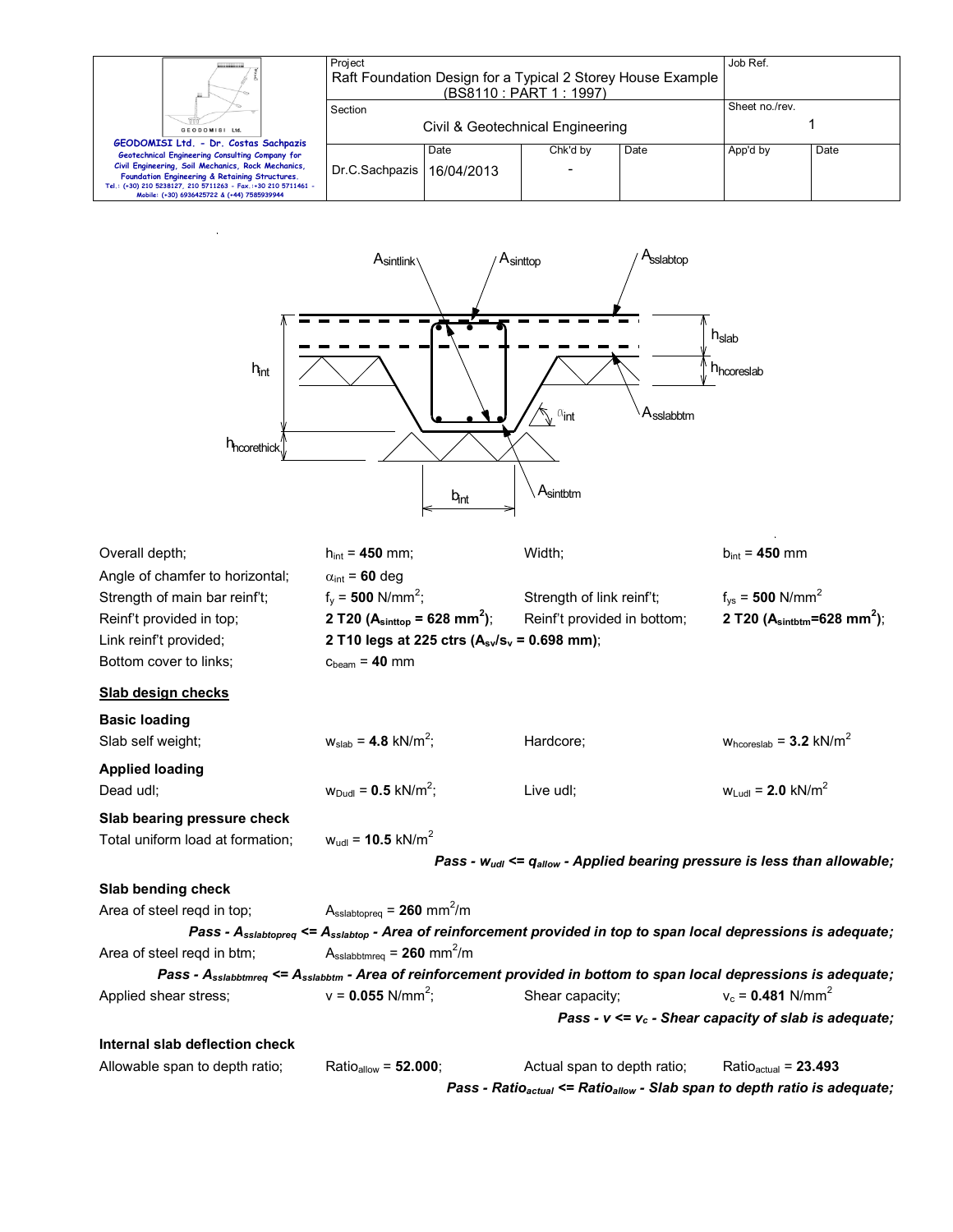|                                                                                                                                                                                                                      | Project                                                                                                                          | Job Ref.                                               |                                                                           |                             |                                                |                                |  |
|----------------------------------------------------------------------------------------------------------------------------------------------------------------------------------------------------------------------|----------------------------------------------------------------------------------------------------------------------------------|--------------------------------------------------------|---------------------------------------------------------------------------|-----------------------------|------------------------------------------------|--------------------------------|--|
|                                                                                                                                                                                                                      | Raft Foundation Design for a Typical 2 Storey House Example<br>(BS8110 : PART 1 : 1997)                                          |                                                        |                                                                           |                             |                                                |                                |  |
|                                                                                                                                                                                                                      | Section                                                                                                                          |                                                        |                                                                           | Sheet no./rev.              |                                                |                                |  |
| GEODOMISI Ltd                                                                                                                                                                                                        |                                                                                                                                  |                                                        | Civil & Geotechnical Engineering                                          |                             | 1                                              |                                |  |
| GEODOMISI Ltd. - Dr. Costas Sachpazis<br>Geotechnical Engineering Consulting Company for                                                                                                                             |                                                                                                                                  | Date                                                   | Chk'd by                                                                  | Date                        | App'd by                                       | Date                           |  |
| Civil Engineering, Soil Mechanics, Rock Mechanics,<br>Foundation Engineering & Retaining Structures.<br>Tel.: (+30) 210 5238127, 210 5711263 - Fax.:+30 210 5711461 -<br>Mobile: (+30) 6936425722 & (+44) 7585939944 | Dr.C.Sachpazis                                                                                                                   | 16/04/2013                                             |                                                                           |                             |                                                |                                |  |
| Edge beam design checks                                                                                                                                                                                              |                                                                                                                                  |                                                        |                                                                           |                             |                                                |                                |  |
| <b>Basic loading</b>                                                                                                                                                                                                 |                                                                                                                                  |                                                        |                                                                           |                             |                                                |                                |  |
| Hardcore;                                                                                                                                                                                                            | $W_{\text{hcorethick}}$ = 2.1 kN/m <sup>2</sup> ;                                                                                |                                                        | Edge beam self weight;                                                    |                             | $w_{edge}$ = 7.0 kN/m                          |                                |  |
| Edge load number 1;                                                                                                                                                                                                  |                                                                                                                                  |                                                        | Load type;                                                                |                             | Longitudinal line load                         |                                |  |
| Dead load;                                                                                                                                                                                                           | $W_{Dedge1} = 13.2$ kN/m;                                                                                                        |                                                        | Live load;                                                                |                             | $W_{\text{Ledge1}} = 0.0 \text{ kN/m}$         |                                |  |
| Longitudinal line load width;                                                                                                                                                                                        | $b_{edge1} = 102$ mm;                                                                                                            |                                                        | Centroid of load;                                                         |                             | $x_{edge1} = 51$ mm                            |                                |  |
| Edge load number 2;                                                                                                                                                                                                  |                                                                                                                                  |                                                        | Load type;                                                                |                             | Longitudinal line load                         |                                |  |
| Dead load;                                                                                                                                                                                                           | $W_{Dedge2} = 16.1$ kN/m;                                                                                                        |                                                        | Live load;                                                                |                             |                                                | $W_{\text{Ledge2}} = 5.6$ kN/m |  |
| Longitudinal line load width;                                                                                                                                                                                        | $b_{\text{edge2}} = 100 \text{ mm}$ ;                                                                                            |                                                        | Centroid of load;                                                         |                             | $x_{edge2} = 230$ mm                           |                                |  |
|                                                                                                                                                                                                                      |                                                                                                                                  |                                                        |                                                                           |                             |                                                |                                |  |
| Edge beam bearing pressure check<br>Area of top steel reqd in slab to distribute loads;                                                                                                                              |                                                                                                                                  |                                                        | $A_{\text{sslabreq}} = 89 \text{ mm}^2/\text{m}$                          |                             |                                                |                                |  |
|                                                                                                                                                                                                                      |                                                                                                                                  |                                                        |                                                                           |                             |                                                |                                |  |
|                                                                                                                                                                                                                      | Pass - A <sub>sslabreq</sub> <= A <sub>sslabtop</sub> - Area of reinforcement provided to transfer moment into slab is adequate; |                                                        |                                                                           |                             |                                                |                                |  |
|                                                                                                                                                                                                                      |                                                                                                                                  |                                                        | The allowable bearing pressure under the edge beam will not be exceeded;  |                             |                                                |                                |  |
| Edge beam bending and shear check                                                                                                                                                                                    |                                                                                                                                  |                                                        |                                                                           |                             |                                                |                                |  |
| Area of steel regd in top;                                                                                                                                                                                           | $A_{\text{sedgetopreq}} = 604 \text{ mm}^2$                                                                                      |                                                        |                                                                           |                             |                                                |                                |  |
|                                                                                                                                                                                                                      | Pass - $A_{\text{sedgetopreq}} \leq A_{\text{sedgetop}}$ - Area of reinforcement provided in top of edge beams is adequate;      |                                                        |                                                                           |                             |                                                |                                |  |
| Area of steel regd in bottom;                                                                                                                                                                                        | $A_{\text{sedgebtmreq}} = 625 \text{ mm}^2$                                                                                      |                                                        |                                                                           |                             |                                                |                                |  |
|                                                                                                                                                                                                                      | Pass - Asedgebtmreq <= Asedgebtm - Area of reinforcement provided in bottom of edge beams is adequate;                           |                                                        |                                                                           |                             |                                                |                                |  |
| Applied shear stress;                                                                                                                                                                                                | $v_{\text{edge}} = 0.565 \text{ N/mm}^2$ ;                                                                                       |                                                        | Design conc shear strength;                                               |                             | $v_{\text{cedge}} = 0.607 \text{ N/mm}^2$      |                                |  |
| Link area/spacing ratio reqd;                                                                                                                                                                                        |                                                                                                                                  | $A_{sv}\_\text{upon}\_S_{vregedge} = 0.534 \text{ mm}$ |                                                                           |                             |                                                |                                |  |
| Link area/spacing ratio prov;                                                                                                                                                                                        | $A_{sv}\_\text{upon}\_\text{Svprovedge} = 0.571 \text{ mm}$                                                                      |                                                        |                                                                           |                             |                                                |                                |  |
| Pass - A <sub>sv_</sub> upon_s <sub>vreqedge</sub> <= A <sub>sv_</sub> upon_s <sub>vprovedge</sub> - Shear reinforcement provided in edge beams is adequate;                                                         |                                                                                                                                  |                                                        |                                                                           |                             |                                                |                                |  |
| Boot design check                                                                                                                                                                                                    |                                                                                                                                  |                                                        |                                                                           |                             |                                                |                                |  |
|                                                                                                                                                                                                                      |                                                                                                                                  |                                                        |                                                                           |                             |                                                |                                |  |
| Area of reinforcement req;                                                                                                                                                                                           | $A_{\text{sbootreq}} = 62 \text{ mm}^2/\text{m}$ ;                                                                               |                                                        | Area of reinf't provided;                                                 |                             | $A_{\text{shoot}} = 168 \text{ mm}^2/\text{m}$ |                                |  |
|                                                                                                                                                                                                                      | Pass - A <sub>sbootreq</sub> <= A <sub>sboot</sub> - Area of reinforcement provided in boot is adequate for bending;             |                                                        |                                                                           |                             |                                                |                                |  |
| Applied shear stress;                                                                                                                                                                                                | $v_{\text{boot}} = 0.174 \text{ N/mm}^2$ ;                                                                                       |                                                        |                                                                           | Design conc shear strength; | $v_{\text{cboot}} = 0.390 \text{ N/mm}^2$      |                                |  |
|                                                                                                                                                                                                                      |                                                                                                                                  |                                                        | Pass - $v_{boot} \le v_{cboot}$ - Shear capacity of the boot is adequate; |                             |                                                |                                |  |
|                                                                                                                                                                                                                      |                                                                                                                                  |                                                        |                                                                           |                             |                                                |                                |  |
| <b>Corner design checks</b>                                                                                                                                                                                          |                                                                                                                                  |                                                        |                                                                           |                             |                                                |                                |  |
| <b>Applied loading</b>                                                                                                                                                                                               |                                                                                                                                  |                                                        |                                                                           |                             |                                                |                                |  |
| Corner load number 1;                                                                                                                                                                                                |                                                                                                                                  |                                                        | Load type;                                                                |                             | Line load in x direction                       |                                |  |
| Dead load;                                                                                                                                                                                                           | $WDocument = 13.2 kN/m;$                                                                                                         |                                                        | Live load;                                                                |                             | $WLcorner1 = 0.0$ kN/m                         |                                |  |
| Centroid of load;                                                                                                                                                                                                    | $y_{corner1} = 51$ mm                                                                                                            |                                                        |                                                                           |                             |                                                |                                |  |
| Corner load number 2;                                                                                                                                                                                                |                                                                                                                                  |                                                        | Load type;                                                                |                             | Line load in x direction                       |                                |  |
| Dead load;                                                                                                                                                                                                           | $W_{Dcorner2} = 16.1$ kN/m;                                                                                                      |                                                        | Live load;                                                                |                             | $W_{Lcorner2} = 5.6$ kN/m                      |                                |  |
| Centroid of load;                                                                                                                                                                                                    | $y_{\text{corner2}} = 230$ mm                                                                                                    |                                                        |                                                                           |                             |                                                |                                |  |
| Corner load number 3;                                                                                                                                                                                                |                                                                                                                                  |                                                        | Load type;                                                                |                             | Line load in y direction                       |                                |  |
| Dead load;                                                                                                                                                                                                           | $W_{\text{Dcorner3}} = 14.3 \text{ kN/m}$ ;                                                                                      |                                                        | Live load;                                                                |                             | $WLcorner3 = 0.0$ kN/m                         |                                |  |
| Centroid of load;                                                                                                                                                                                                    | $x_{\text{corner3}} = 51 \text{ mm}$                                                                                             |                                                        |                                                                           |                             |                                                |                                |  |
| Corner load number 4;                                                                                                                                                                                                |                                                                                                                                  |                                                        | Load type;                                                                |                             | Line load in y direction                       |                                |  |
| Dead load;<br>Centroid of load;                                                                                                                                                                                      | $W_{Dcorner4} = 11.7$ kN/m;<br>$x_{\text{corner4}} = 230$ mm                                                                     |                                                        | Live load;                                                                |                             | $W_{Lcorner4} = 0.0$ kN/m                      |                                |  |